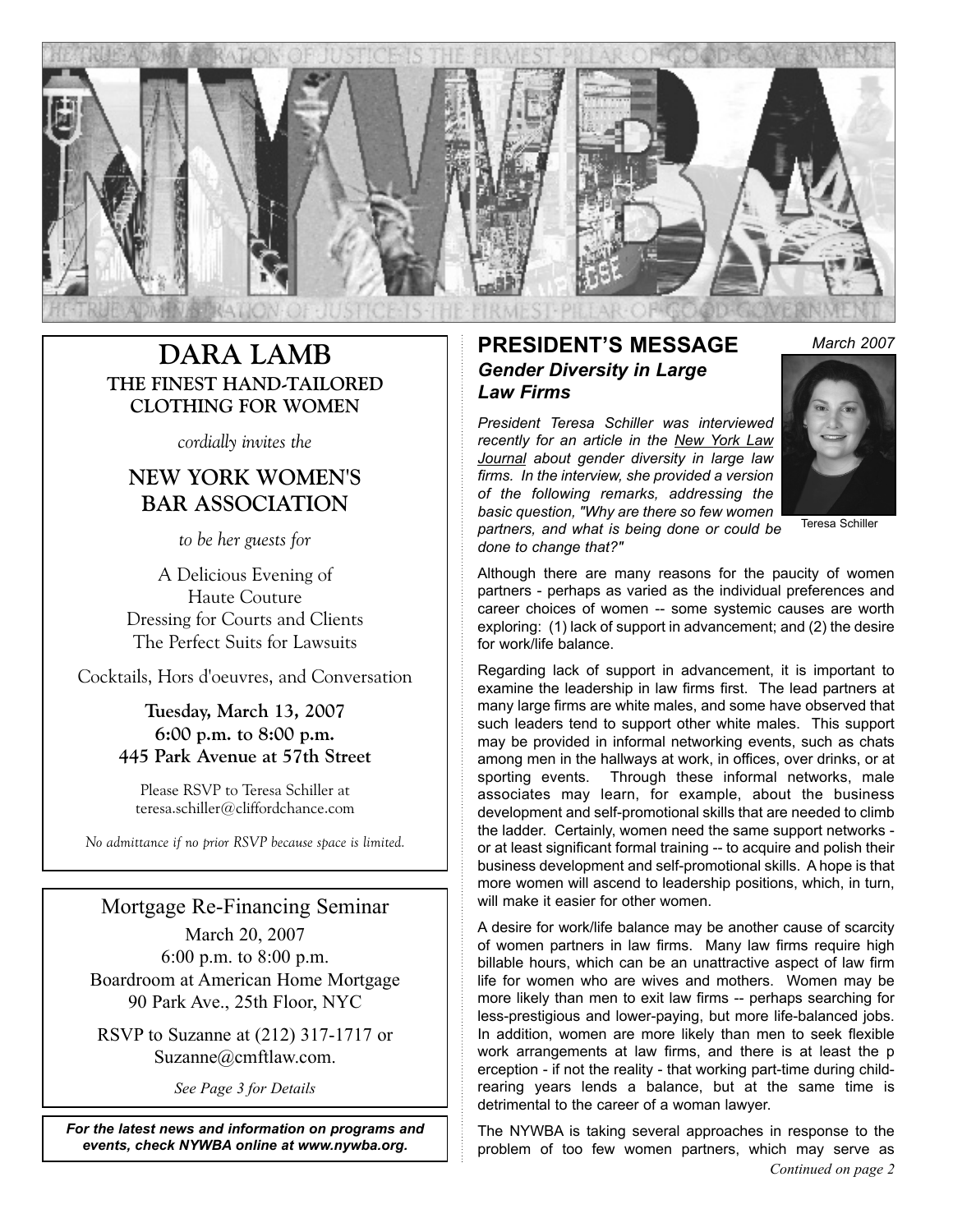**MARCH 2007**

## **NYWBA FOUNDATION FELLOW INTERNED AT INMOTION, INC.** *Genevieve Beyea*

At the beginning of my second year of law school at New York University School of Law, I received an exciting opportunity from the New York Women's Bar Association Foundation (NYWBAF): a fellowship to spend the semester working part-time at InMotion, Inc., a non-profit organization that provides free legal services for underprivileged women in New York City.

Having just completed the rigorous process of interviewing and receiving an offer for a position as a summer associate at a large corporate law firm, I found this internship to be an excellent way of reminding myself of the power of law to help individuals and the responsibility of lawyers to give back to the community. I was deeply impressed by the dedication of the people who work at InMotion, as well as of the volunteer attorneys from law firms around the city who devote their limited time to taking on cases pro bono.

InMotion primarily assists women with family law matters, including both contested and uncontested divorces, custody and visitation issues, and child support matters. The organization also takes on immigration cases under the Violence Against Women Act for women married to U.S. citizens or permanent residents who are victims of domestic violence, During the course of my fellowship, I was able to work on each of these kinds of cases and learn about a wide range of legal issues that affect thousands of women in New York City every day.

Many of the women who come to InMotion are victims of domestic violence. All have limited incomes and the chances of them finding assistance in dealing with the complicated legal issues they face would be slim without the services provided by InMotion. Many also have children who have suffered because of their mothers' situations, whether it is the abuse they have faced at the hands of a spouse or the strain of working multiple jobs to provide for the family because of a father who refuses to pay child support.

This internship experience was particularly rewarding for me not only because of the ability to help some of the most vulnerable and needy members of the community but also because of how much I learned and the high level of responsibility I was given from day one. After a brief but thorough training, I was entrusted with working directly with clients on their cases. Throughout the internship, I also assisted lnMotion by conducting initial client intake interviews, in both English and Spanish. This aspect of the job was instrumental in furthering my understanding of the law, forcing me to think on my feet in applying my knowledge of the law to each client's case in order to advise them on initial steps to take and place their case with the correct attorney for review. It was also incredibly rewarding on a personal level to listen to these women's stories and speak with them; for many, it was the first time they were opening up to anyone about the hardships they faced in their daily lives, and the relief they felt from simply talking to someone who understood potential legal remedies for their situations was often tangible in their voices.

*President's Message continued from page 1*

templates for how law firms might start thinking about the issue. First, the Association is developing a survey to evaluate women's issues in law firms. With the survey results, we hope to increase awareness of practices of large law firms regarding women, including practices relating to support in advancement and work/life balance. This information may help women to be wiser about their career choices, and it may also help law firms and their leaders to be more aware of their own practices, particularly as they compare with other firms. Secondly, the NYWBA provides mentoring opportunities. To the extent that women may have fewer mentoring opportunities at firms where the more senior leading lawyers "do not look like them," the Women's Bar has instituted some formal mentoring programs to help women along. In addition, the NYWBA provides informal mentoring opportunities to women who participate in programs that provide networking opportunities with more senior women. Finally, the Association provides training for our members. Programs on topics such as rainmaking and networking help women to develop skills that they need as partners.

First, the NYWBA -- led by Committee to Advance the Status of Women in the Profession Co-Chairs Donna Praiss and Brenda Pomerance -- is developing a survey on women's issues, which will soon be issued to Manhattan firms with fifty or more attorneys (about 300 firms). With the eventual survey results, the Association hopes to measure and promote the progress of women in the legal profession. We also hope to establish the NYWBA as a source of statistics on women lawyers. Finally, we hope to have the opportunity to influence decisionmaking and process at law firms. The survey will seek data on such topics as the number of women partners, the number of women in leading positions at firms, and the ability of parents to take part-time positions and stay on the partnership track.

In addition, the Association provides formal and informal mentoring to its members. Through the "mentoring circles" program, which was established in 1994 and is led by Elise Yablonski, groups of members at different levels and positions have the opportunity to meet several times a year to discuss career issues. Some mentoring circles have met consistently for years, developing trust and cohesiveness and fostering the honest exchange of practical advice, perspective, wisdom, and friendship. Also, through our strong affiliation with the Women's Bar Association of the State of New York, members meeting certain qualifications have the opportunity to participate in one-on-one mentoring through the LINK program, which was established in 2002 and is led in our chapter by Jackie Braunstein. LINK is designed to provide a "link" to resources in the legal community for third-year law students and first-year practicing attorneys who are transitioning into legal careers. These "proteges" are matched with more senior mentors who have valuable advice for those new to the profession. Finally, the NYWBA offers informal mentoring at Association events. For example, networking occurs at events such as the annual Reception for Newly Elected and Appointed Judges, at which members have the chance to meet socially with attorneys *Continued on page 3*

*Continued on page 3*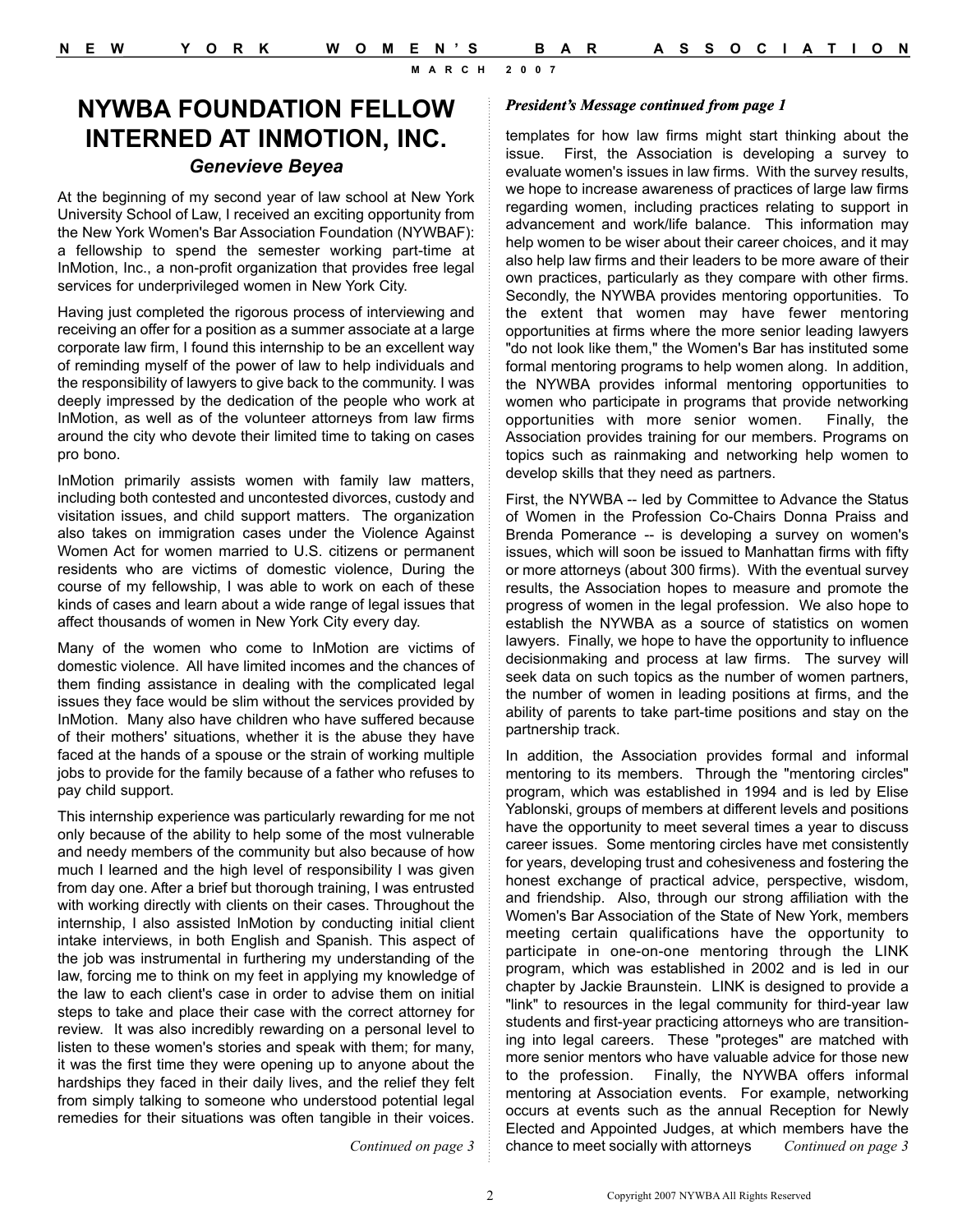**MARCH 2007**

## **MORTGAGE REFINANCING SEMINAR March 20, 2007**

Join us on March 20, 2007 from 6:00 to 8:00 p.m. for a seminar on mortgage refinancing. The seminar will be held in the boardroom at American Home Mortgage, 90 Park Avenue (between 39th and 40th Streets), 25th Floor, New York, NY 10016.

Ellen Morgenthal, Senior Loan Officer with American Home Mortgage, a top-ten direct mortgage lender throughout the fifty states (NYSE:AHM), will discuss the ins and outs of financing the marital home in the divorce setting. She will also discuss the process of getting a mortgage, what lenders look for, when to start shopping for a mortgage and the length of time expected, the ramifications of remaining on the mortgage, the advantages of refinancing as opposed to selling, and the ramifications of one spouse remaining on the mortgage.

A CPA who is a noted matrimonial forensic expert will also be featured. He will discuss the tax implications of refinancing as opposed to selling, as well as the tax and saving aspects associated with negotiating and refinancing.

Please RSVP only if attending to Suzanne at (212) 317-1717 or Suzanne@cmftlaw.com. Please include "AHM" in the subject line.

#### *President's Message continued from page 2*

who have a variety of backgrounds and experiences. Indeed, the NYWBA counts among its members prominent and accomplished lawyers in New York. As a result, junior attorneys share an impressive network just by joining the association and meeting their colleagues.

In addition to providing mentoring opportunities, the NYWBA also provides formal training opportunities. These opportunities are designed to support our members and prepare them to be better-equipped to deal with colleagues and clients. Often, they also provide CLE credits as well. Examples of our past training programs are "Rainmaking Strategies for Attorneys," "Networking Skills Workshop: How to Work a Room," "What It's Really Like to Practice Law as a Woman in New York," and "Just the Facts, Ma'am: Fact Interviewing Techniques."

In conclusion, as described above, the NYWBA is working to address the problem of too few women partners in large law firms: through the development of a survey to gather information on advancement and work/life balance, through mentoring, and through training. Please join me and our committee leaders on these projects. Hopefully, as a result, we can serve as a source of information and as an example to the law profession.

Jeresa Achiller

#### *NYWBA Foundation Fellow continued from page 2*

In addition to working directly with clients, I gained valuable legal experience drafting a variety of court documents and conducting research on family law. I assisted in the preparation of materials for training sessions for the volunteer attorneys, and was also able to attend court hearings with InMotion staff attorneys as an observer.

I am truly grateful for this opportunity to work at InMotion that I have enjoyed as a result of the NYWBAF Fellowship. It has been a rewarding experience for me both on a professional and a personal level, and has greatly contributed to my legal education.